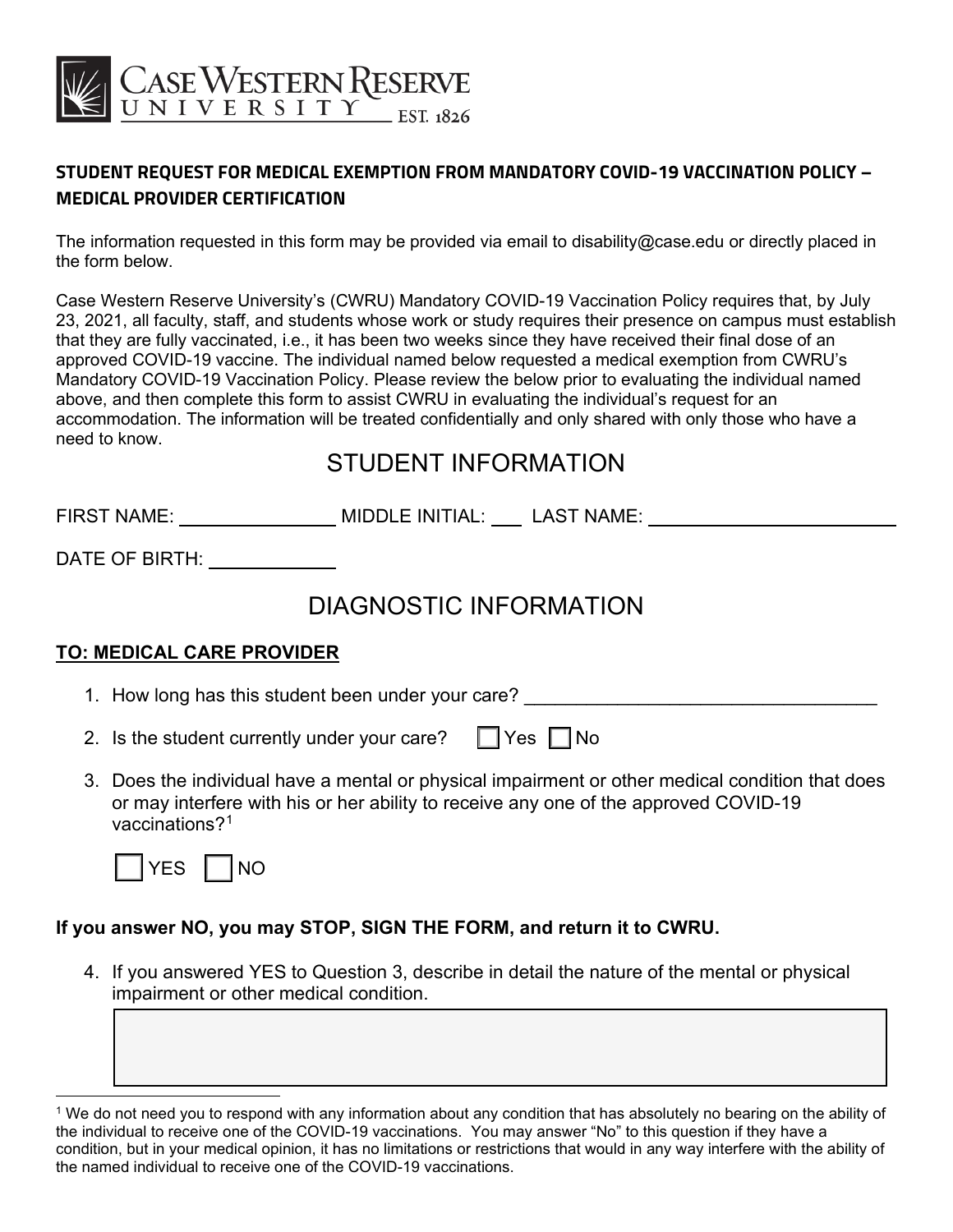5. Identify all approved COVID-19 vaccinations (*e.g.* Pfizer-BioNTech, Moderna, Johnson & Johnson's Janssen) that, in your medical opinion, the named individual should not receive due to the impairment or other medical condition identified in response to Question 4 above.

6. Explain how the impairment or medical condition above does or may interfere with the named individual's ability to receive the COVID-19 vaccination(s) you identified in response to Question 5 above.

7. How long is the mental or physical impairment or other medical condition identified in response to Question 4 likely to last?

The impairment/condition commenced on:

**The impairment/condition is likely to last until:** \_\_\_\_\_\_\_\_\_\_\_\_\_\_\_\_\_\_\_\_\_\_

#### **Further comments:**

8. The requested exemption from CWRU's Mandatory COVID-19 Vaccination Policy should be:

☐ **Temporary, expiring on:** \_\_\_**/**\_\_\_**/**\_\_\_\_\_\_**, or when** \_\_\_\_\_\_\_\_\_\_\_\_\_\_\_\_\_\_\_\_\_\_\_\_\_\_\_**.** 

☐ **Permanent.**

9. To the extent that CWRU could potentially provide the named individual with a medical exemption from CWRU's Mandatory COVID-19 Vaccination Policy, CWRU may implement additional safety procedures, including mask obligations, physical distancing, and testing requirements. Could the named individual safely comply with these additional procedures?



If no, please explain which additional safety procedures the named individual could not safely comply with and a detailed explanation as to why.